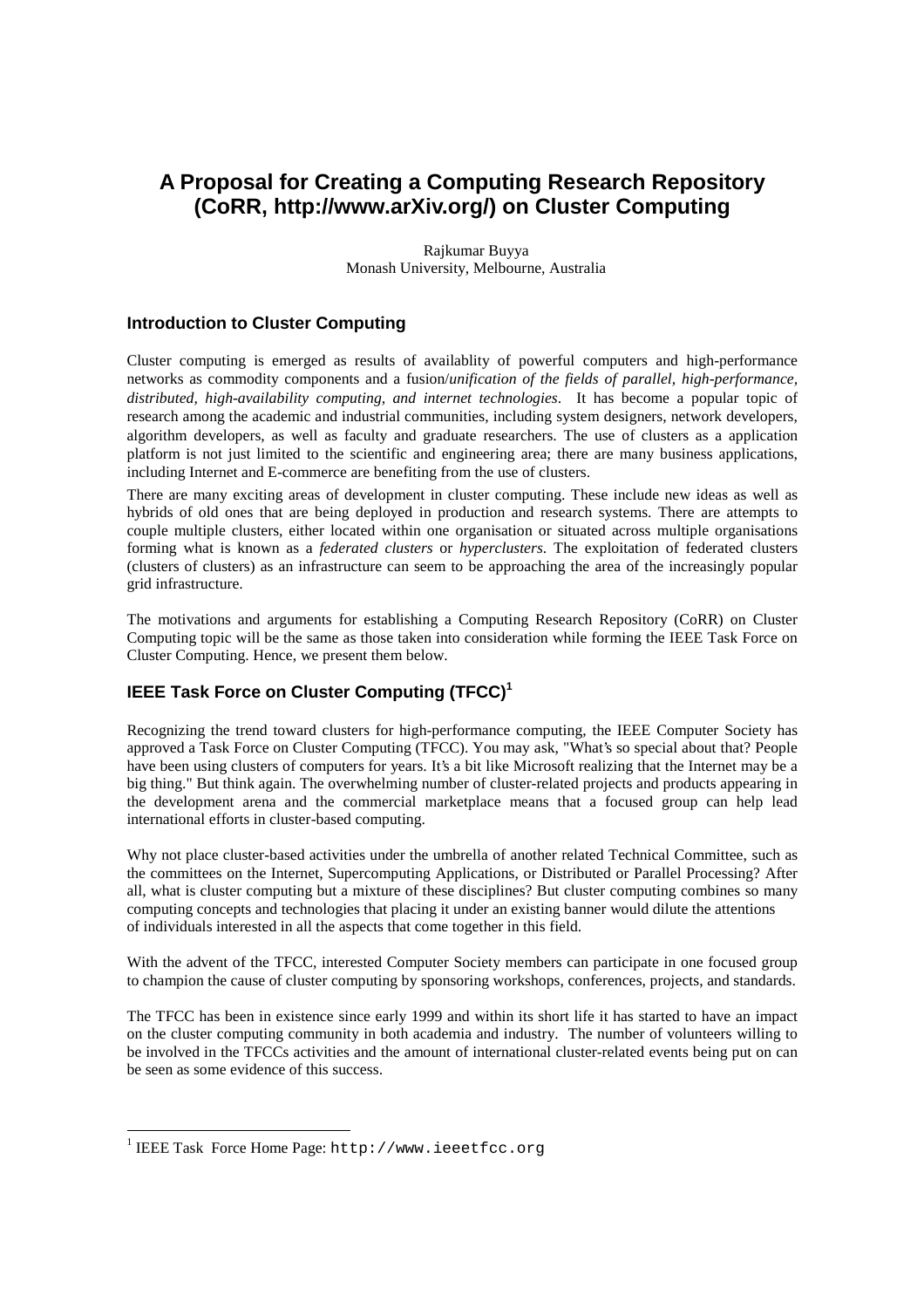The TFCC is committed to the development of cluster computing research, education, and industry. Towards this end, we have conducted a number of activities including promoting open community discussion, holding events that bring together leading experts, the instigation of a popular book donation programme and the provision of advise to commercial bodies. One particularly successful activity has been the TFCCs educational programme. Here we are attempting to promote the take up of cluster-related technologies in the core curriculum of educational institutions around the world. Another associated effort is the TFCCs book donation programme. In conjunction with influential international authors and publishers the TFCC have donated more than five hundred books to academic institutions around the world. In order to help underdeveloped countries, TFCC has reserved 50% of books that we donate for faculty members working in developing/underdeveloped as it is very hard for them to afford to buy expensive books published international. The impact of this program is clear when we noticed that faculties in number of educational institutions have started teaching courses on cluster computing.

# **Why Cluster Computing Repository?**

As we pointed earlier, the motivations and arguments for establishing a Computing Research Repository (CoRR) on Cluster Computing topic will be the same as those taken into consideration while forming the IEEE Task Force on Cluster Computing. Another additional reason for the repository is that "It helps in disseminating information freely and making it easily accessible to whole community including our colleagues working in developing/underdeveloped countries. Our interest in creating such repository for "cluster computing" basically stem from their request. For your information, we have enclosed one/two of the email messages that we received from them.

As we mentioned earlier cluster computing is an interdisciplinary field where we look into all aspect of this technology. Cluster-based systems are not only used in high performance computing, they are extensively used in high-availability, mission critical application areas. Cluster systems differ from distributed systems, as nodes in the distributed systems do not have strong sense of membership. Whereas, cluster nodes have strong sense of membership and all of them work as a single resource (exhibits single system image). Due to its interdisciplinary nature, we can better serve cluster-computing community if there a single focused repository. This in fact compliments IEEE Task Force's efforts as its members strong the feel the need of a repository. Instead of creating a separate TFCC's repository, we feel that it will be good for the whole community of computer science, if we can create it as part of CoRR and task force contributes for the same.

On advised from Joe Halpern (CoRR administrator), we have also discussed about the proposal for creating a repository and we received many positive comments and number of IEEE task force volunteers and members are willing to help us out in this regard.

## **Cluster Computing Conferences**

A number of conferences and workshops are devoted to cluster computing each year. IEEE Task Force has already established two major international conferences in this area:

- IEEE International Conference on Cluster Computing (CLUSTER)
- IEEE International Symposium on Cluster Computing and the Grid (CCGrid)

These two conference series have attracted hundreds of participants every year and the IEEE Computer Society Press has published the proceedings. In addition, task force has already sponsored a number of other workshops and symposiums in this area around the world. For detailed information on these can be found at the task force web site.

## **Cluster Computing Journal**

Task force volunteers have brought out special issues on Cluster Computing along with many international journals. Our volunteers have also established a new dedicated Journal for this area called:

• Cluster Computing: the Journal of Networks, Software Tools and Applications Baltzer Science Publishers, The Netherlands. http://www.baltzer.nl/cluster/cluster.asp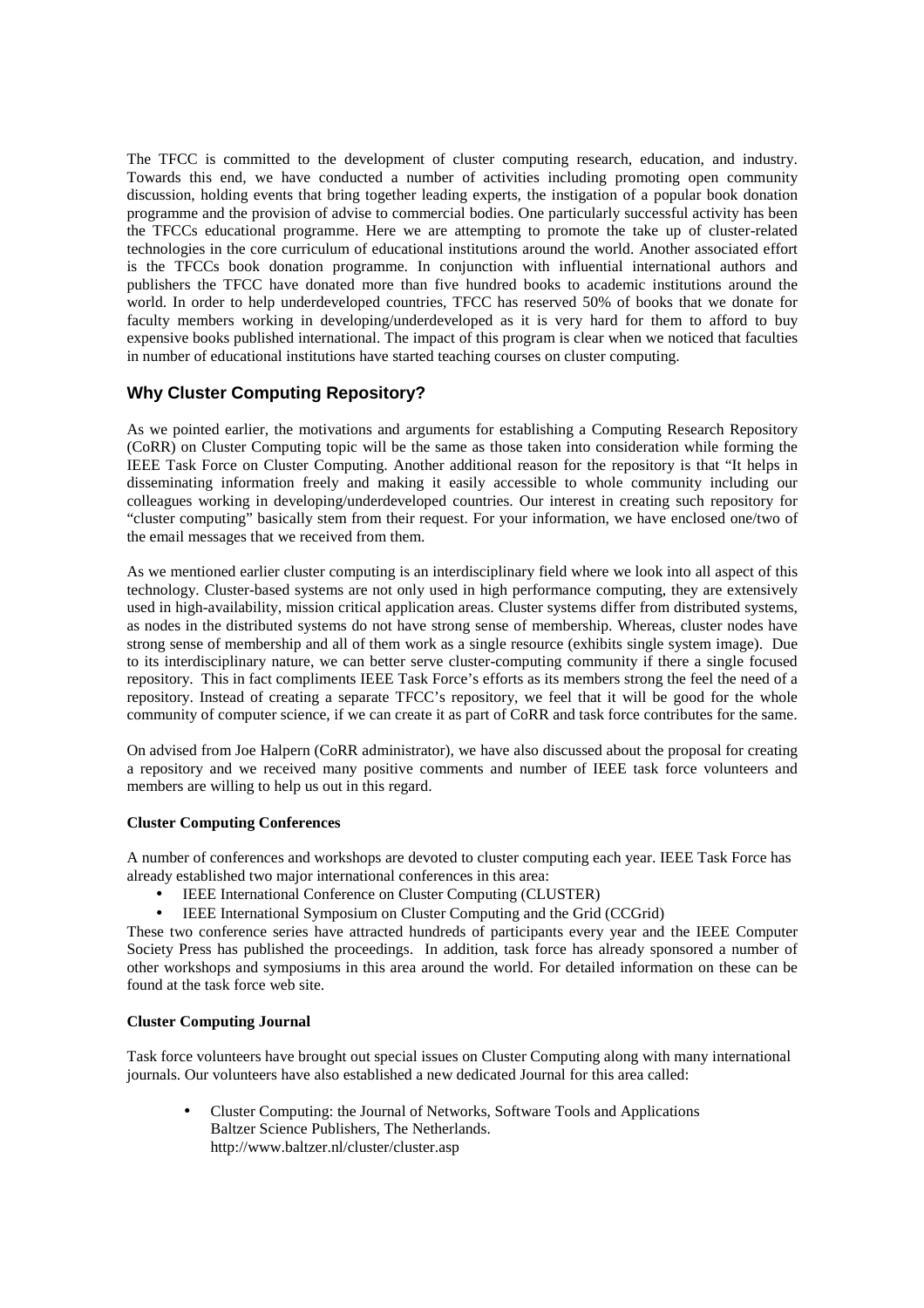• A number of other journals have brought out special issues on Cluster Computing.

#### **Proposed Moderators**

- Rajkumar Buyya, Monash University, Melbourne, Australia
- Mark Baker, University of Portsmouth, UK
- Xiannong Meng, University of Texas, USA
- Ivan Tanev Tanev, Muroran Institute of Technology, Japan
- Jesús Carretero, Carlos III University in Madrid, Spain

#### **Papers for inclusion in Repository**

The task force (TFCC) has already offering such a repository serve to industries as part of educational program. Many industries such as Sun and IBM have already posted their whitepapers on TFCC Education resources page. We will move all these papers to this proposed repository.

The task force has over five hundred members on discussion forum and over two hundred volunteers all over the world. Once repository is formed, within a few days we will be able to create a repository of hundreds of papers. Task force itself has published white papers and number of reports. All these publications can become part of the CoRR for the benefit of whole community and the world.

#### A D D I T I O N A L I N F O R M A T I O N

*The comments of one of our colleagues (Xiannong Meng):* "Clsuter computing is related, but different from parallel computing, distributed computing, or reliable computing. Traditional parallel computing concentrated on tightly coupled algorithms and architectures. Cluster computing focuses on single system image while the underlining support architecture can vary from a collection of loosely coupled workstations to massively parallel processor architecture. We should view cluster computing as a natural extension to parallel/distributed/reliable computing. The term 'parallel/distributed/reliable computing' can no longer define the nature, the meaning, and the technology used in cluster computing. Thus a separate subject area is needed.

### **FYI, a copy two Messages of Task Force on Cluster Computing Members**

-------- Original Message -------- Subject: about cluster computing and TFCC Date: Wed, 16 Aug 2000 09:21:07 +0800 From: Charles Zhuang <charles@mail.hf.ah.cn> To: "rajkumar@dgs.monash.edu.au" <Rajkumar.Buyya@infotech.monash.edu.au> rajkumar£¬ Hi, I am a Ph.D candidate of USTC(University of Science and Technology of China). I am intrested in cluster computing area. I hear about your book "High Performance Cluster Computing". However I can not afford to it and I have no chance to see it in China too. Because lagged in E-commerce, I can not make use of Internet to buy it . Can you provide me some chapters about SSI or Process Scheduling, Load Sharing, and Balancing? Additionally, It is best that TFCC can establish a free E-print site like xxx.lanl.gov. After all, we can find many projects in TFCC but few papers.

Please mail to:

zxn@ahpost.com.cn

Ding qing